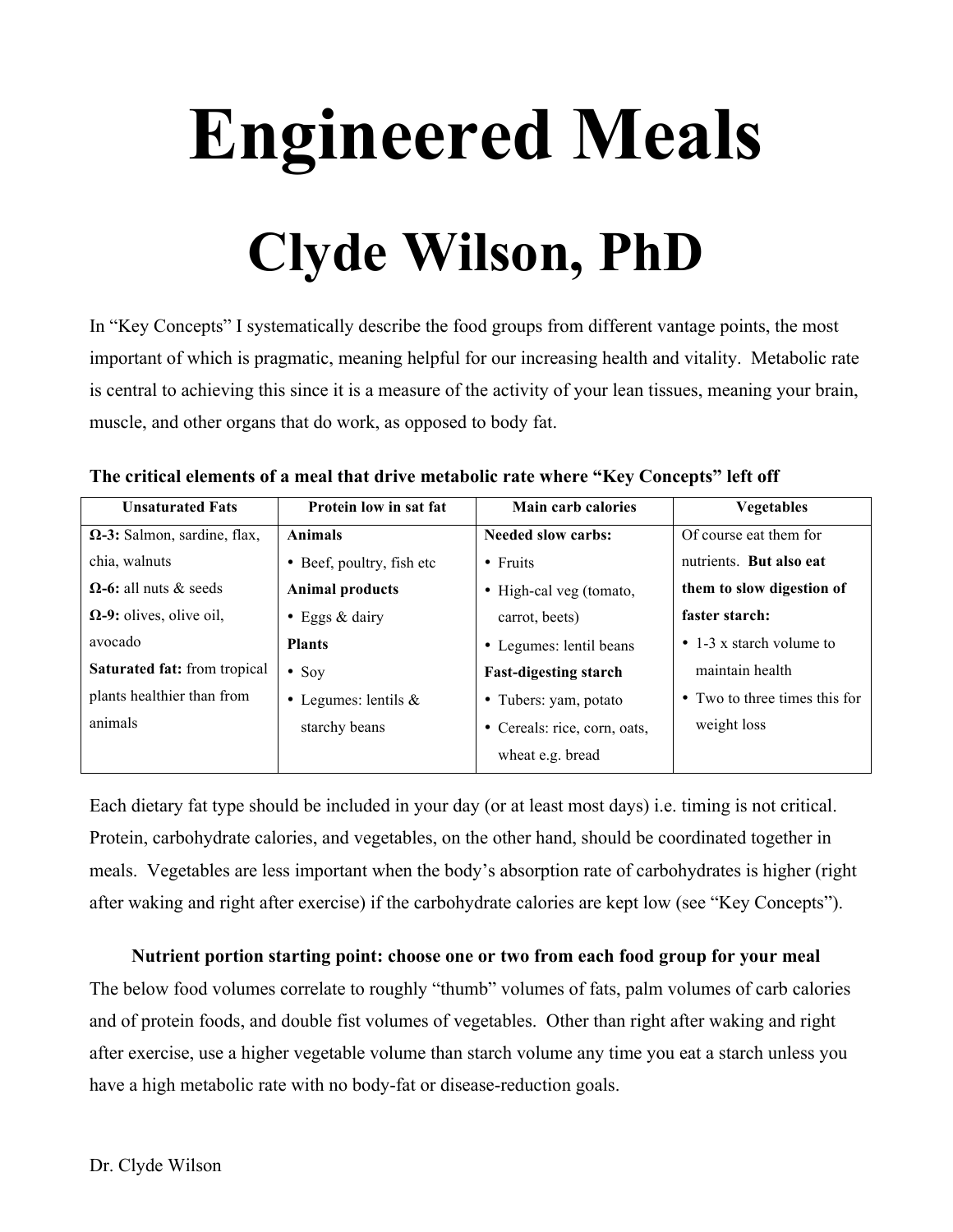| <b>Unsaturated Fats</b>   | Protein low in sat fat       | <b>Main carb calories</b>    | <b>Vegetables</b>             |
|---------------------------|------------------------------|------------------------------|-------------------------------|
| Tbsp volumes since        | <b>Animals or Soy</b>        | <b>Needed slow carbs:</b>    | Of course eat them for        |
| fats are dense:           | • $1/2-1$ cup (1 palm)       | • $1/2$ -1 cup fruit or      | nutrients. But portion        |
| • 1 Tbsp veg oil or nut   | <b>Animal products</b>       | legumes (lentil bean)        | to slow digestion of          |
| butter                    | $\bullet$ 2-3 eggs           | • 1-2 cups high-cal veg      | faster starch:                |
| • 2 Tbsp olives or nuts   | • $1/2$ cott cheese, $3/4-1$ | (tomato, carrot, beets)      | $\bullet$ 1-3 x starch volume |
| • 3 Tbsp seeds            | cup yogurt or milk           | <b>Fast-digesting starch</b> | to maintain health            |
| • 4 Tbsp avocado          | <b>Plants</b>                | • To replace losses          | • Two to three times          |
| • Fatty fish: see protein | • 1 cup lentils or beans     | from physical activity       | this for weight loss          |

## **Estimate of food portions where "Key Concepts" left off**

# **Engineering Meals: Start with how WE THINK about meals**

**1. START** with the MAIN / CENTRAL ELEMENT of the dish, which is ONE of the below foods:  *Common breakfast central elements are in italics* 

| Protein: minimum 10 g                   | Vegetable: Variety & Color         | <b>Starch</b>                          |
|-----------------------------------------|------------------------------------|----------------------------------------|
| 4 oz (3-6 oz) MUSCLE tissue:            | 1 quart salad                      | 1/2-1 cup pasta, grains (cous          |
| Seafood (fish, shrimp etc)              |                                    | cous, cereal/oats/grains)              |
| Beef, pork, poultry, lamb etc           |                                    | depending on calorie density           |
| 6 oz (4-8 oz) <b>SOY</b> :              | 1/2 quart lightly cooked veggies   | 2-slice bread equivalent of            |
| Tofu, tempeh, etc                       | with the peel and stalk included   | pizza, burrito/wrap/sandwich,          |
| Soy milk $10$ oz $(8-12)$ oz)           |                                    | pancake waffle bagel muffin etc        |
| 8 oz (6-12 oz) LEGUME:                  |                                    | <b>FOR SLOW WEIGHT LOSS:</b>           |
| Dense measurement lentil                |                                    | Cut the above amounts in $1/2$         |
| Dense starchy bean (black,<br>$\bullet$ |                                    | OR REPLACE 1/2 of the above            |
| kidney, Navy beans etc)                 |                                    | with legumes                           |
| 2-3 egg whites (yolks optional)         |                                    |                                        |
| <b>DAIRY</b> : full or non-fat          | <b>EVERY MEAL must contain</b>     | <b>FOR FASTER WEIGHT</b>               |
| 4-6 oz Greek yogurt or                  | $\sim$ 4+ oz legumes, corn kernels | <b>LOSS</b> : 1/2 the amount starch at |
| cottage cheese                          | (see column to the right) OR       | breakfast & the ONLY starch in         |
| 6-8 oz regular yogurt                   | fruit or HCV (high calorie)        | lunch & dinner is $4+$ oz legumes      |
|                                         | vegetables: tomato carrot beets)   | or fruit or $8+$ oz High Cal Veg       |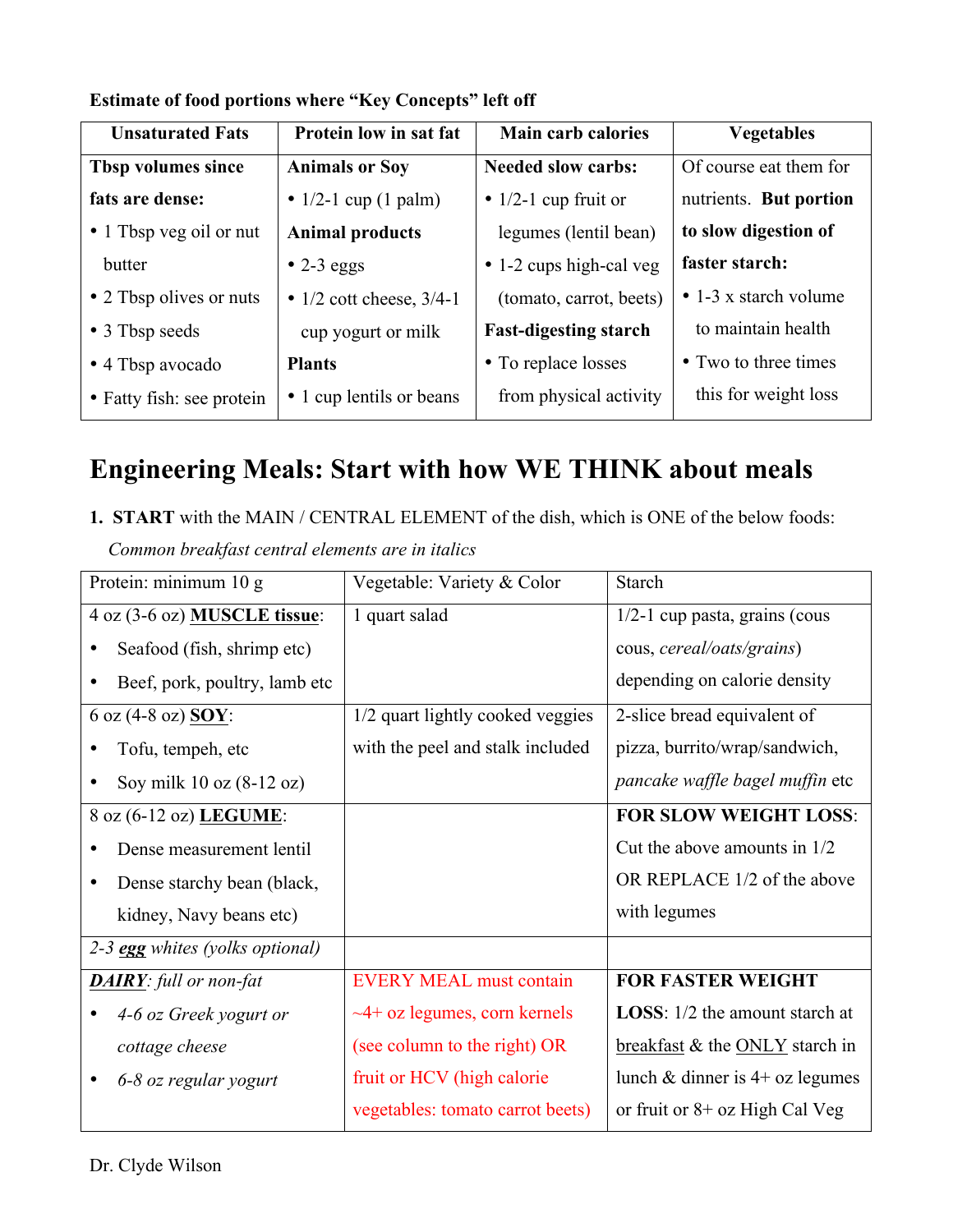**EVERY MEAL must contain ~100 Cal digestible carbohydrate** (not just fiber, which is carbohydrate that cannot be digested) i.e. MUST contain ~4 oz legume, corn kernels, fruit (with the peel included in the meal) or a high-calorie vegetable (tomato, carrot, beets).

**2. THEN** add the other two components i.e. "food groups" in the above chart to balance the meal. Exception: starch-based breakfasts are difficult to add vegetables to (pancakes, waffles, bagel, oats) so use a thick viscous protein (e.g. yogurt or cottage cheese, not milk), double or triple the protein (egg whites) in the batter recipe, use relatively high amounts of unsaturated fat (2 Tbsp chia seeds or ground flax, and also 2 Tbsp of any nut or seed), and half of any whole grain flour called for in the recipe replaced by a combination of almond flour, soy flour, and/or rolled or steel-cut oats.

| Omega- $3$ (n- $3$ ) fats     | Omega-6 (n-6) fats                  | <b>Mono Unsat (MUFA)</b>                           |
|-------------------------------|-------------------------------------|----------------------------------------------------|
| $\bullet$ 3+ oz salmon        | $0.75$ oz nuts:                     | $\bullet$ 0.33 oz i.e. $\frac{3}{4}$ -1 Tbsp extra |
| $\bullet$ 3+ oz sardine       | • Walnuts (also n-3), peanut,       | virgin olive oil                                   |
| $\cdot$ 0.75 oz walnut halves | Brazil, pistachio, pecan,           | $\bullet$ 3 oz olives                              |
| • 1 oz chia seeds             | almond, cashew, pine                | $\bullet$ 3 oz avocado                             |
| $\bullet$ 0.75 oz flax seeds  | $\bullet$ 0.75 oz seeds: Sunflower, | • Macadamia nut                                    |
| $\bullet$ 0.1 oz flax oil     | pumpkin, sesame                     |                                                    |

**3. NEXT** ensure the meal has the daily omega-3 needs, and some omega-6 and monounsaturated fat

## **4. FINALLY**: include the following cooking concepts

- a. Cook using a watery vegetable like tomato or a bit of water to minimize or avoid completely the use of fats (butter, oil, etc) for cooking unless it is physically required for the cooking process
- b. Use fresh herbs and spices when possible
- c. Use an allium (strong anti-fungal/vial/bacterial) when possible in meals: onion, garlic, leak etc
- d. On salad add at least one cruciferous, one vitamin C (peppers, tomato, parsley, citrus) and strive for color variety for phytonutrient variety for significantly increased health impact.
- e. Only cook veggies lightly so still crisp to retain nutrients and slow digestion. The main vegetables used should be coarse like cruciferous, celery, fennel etc. Also include a vit C & allium if possible.
- f. Zero salt added to meal (use citrus peel, cayenne etc); let the person eating the food add salt they want
- g. It is as important what does NOT go into a meal as what goes into it: use low-mercury seafood, grass-fed and free-range animal products, and local-sustainably grown produce when possible.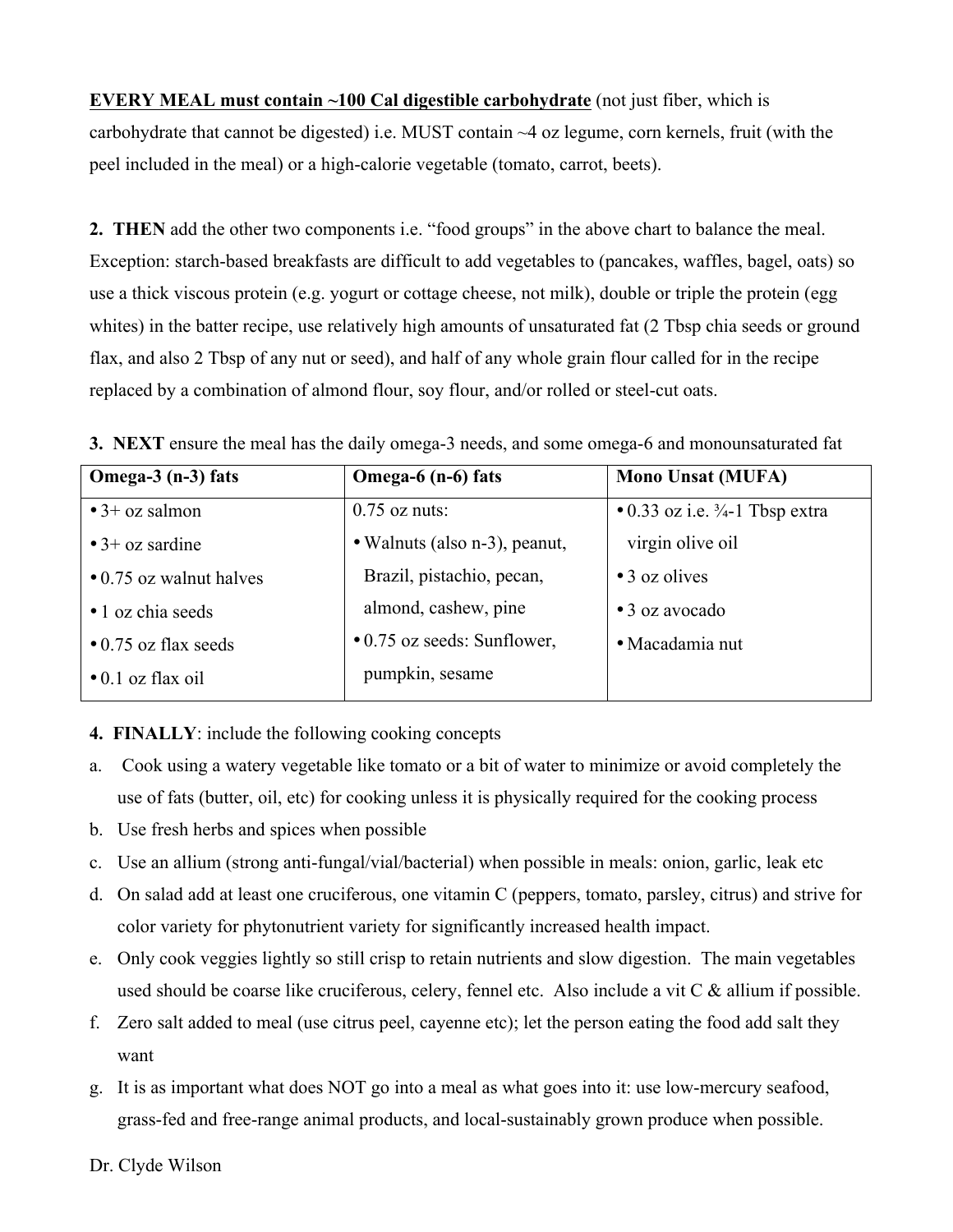#### **Carbohydrate portions: "Activity weight loss"**

Dr. Clyde Wilson If you are physically active, your muscles will lose more glucose (sugar) than if you are not. The glucose loss in muscle will cause muscle to absorb more blood sugar, which drops blood sugar, depriving the brain of its favorite fuel source. The brain triggers cortisol release to break down muscle tissue to obtain ketones as a back-up fuel source, destroying the very tissue (muscle) that initiated this cascade of events to begin with. The loss of muscle lowers metabolic rate. While it is good to undereat calories by  $\sim$ 10% as the traditional Okinawans (who have the longest lifespans in the world), and to under-eat carbohydrate calories by 20-25% to keep blood sugar slightly low to stimulate fat burning, under-eating carbs by more than twice that amount will drop your blood sugar beyond just fat burning, and into a loss of muscle. The loss in metabolic rate will eventually make it very hard (perhaps seemingly impossible) to lose any weight (body fat) at all. For this reason, mild calorie restriction and more aggressive carb restriction is fine as long as you are not eating less than half of your daily needs. Your daily needs are in the range of ~300 Cal of digestible carbohydrate (fiber does not count), meaning ~100 Cal of digestible carb per meal; see "Key Concepts." But if you are physically active you might burn 600 additional Cal during exercise or daily activity, most of which is sugar losses. Replacing half of those losses with carbohydrate in your diet to avoid a loss in metabolic rate would mean you are adding as much carb for your activity (which might only last one hour) as you are for staying alive and healthy for 24 hrs. Healthy eating without much physical activity would focus on legumes, fruits and vegetables as the main carb calories. Faster-digesting starches (tubers and cereals, including rice, bread, pasta) would only be added for the exercise, without vegetables immediately after exercise, and with vegetables an hour or more later. If you have workouts that are roughly 200, 400 and 600 Calories, you would eat 100, 200 and 300 Cal (half the losses) after the respective workouts. In other words, your carbohydrate consumption would coordinate and track you're your exercise. Vegetable volume in the meal(s) containing the faster carbs would be higher, so they are also tracking with the exercise or activity levels in order for the body to make fully beneficial use of the carb. Avoiding carbs when you are highly active will drop hormone production, bone density, muscle mass, mood, sleep quality, and many other aspects of health. But the loss in metabolic rate will inhibit fat losses, so body fat might not go down while everything else does. So weight loss during high levels of activity, what I call "activity weight loss" (or for athletes, "athletic weight loss"), INCLUDE at least half your activity carb losses in your meals, but maintain a higher vegetable volume at all times. If you have no idea how many calories you burn in your workouts, then just add  $\sim$ 100 Cal of starch (1 slice of bread or 1/3-1/2 cup rice, pasta, bulgur, etc.) in each of your next couple meals. For other food groups, portions should not go less than half or more than double than those recommended.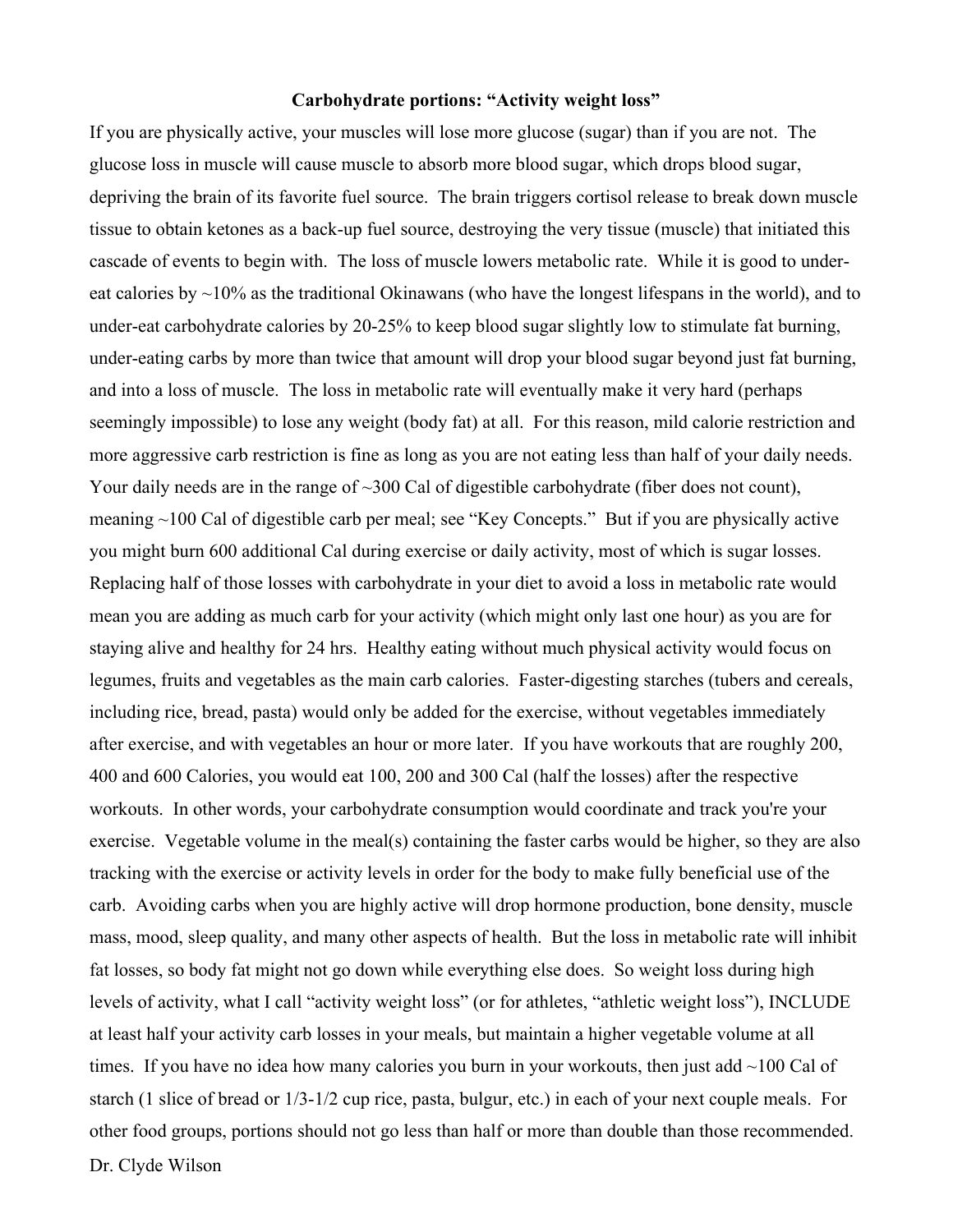#### **Putting it all together**

- Portions of all foods and food groups are flexible, so feel free to use half or up to twice the amounts recommended. Make your meals work for you, both in terms of how your body best responds and how you personally like to eat.
- Since the timing of fats in your day is not critical, a meal can be relatively low or high in fat, or a focused on one type of fat (such as mono-unsaturated fats in the form of olives or avocado) without having the other types as long as all the dietary fat types are consumed at some point in the day. How much and what types of fats should be included in a meal is based not on that meal but your entire day and your body's needs.
- Your main carb calories should be from legumes (lentils and starchy beans), fruits, and high-calories vegetables (tomato, carrots, beets). Other vegetables should make up roughly half the volume of your meals. If you are eating faster-digesting starches (even if they are whole grain), eat a high volume of vegetables than the starch volume to slow the digestion rate.

|                                                    | Unsaturated fat                                                                                                                                                    | Protein                                                                                                           | Main carb calories                                                                                                              | Main vegetables                                                                                                                                                                                                             |
|----------------------------------------------------|--------------------------------------------------------------------------------------------------------------------------------------------------------------------|-------------------------------------------------------------------------------------------------------------------|---------------------------------------------------------------------------------------------------------------------------------|-----------------------------------------------------------------------------------------------------------------------------------------------------------------------------------------------------------------------------|
| <b>Balanced meal</b><br>for raising<br>metabolism: | $\Omega$ -3: salmon,<br>chia, flax, walnut<br>$\Omega$ -6: nuts / seeds<br>$\Omega$ -9: olives,<br>EVOO, avocado<br>AF: animal fat<br>listed just for<br>awareness | Animal products<br>VEG:<br>Vegetarian<br>options should<br>always be listed<br>under any non-<br>vegetarian items | Legumes, fruit or<br>high-Cal veggies                                                                                           | All meals (except<br>right after waking<br>or right after<br>exercise) should<br>have vegetables<br>play a central role:<br>they take on the<br>taste of the rest of<br>the meal so they<br>very easy to make<br>taste good |
| Extra<br>metabolism:                               |                                                                                                                                                                    |                                                                                                                   |                                                                                                                                 | Vegetables at least<br>1/2 meal's volume                                                                                                                                                                                    |
| Activity weight<br>loss:                           |                                                                                                                                                                    |                                                                                                                   | 1 slice bread<br>OR 1/3-1/2 cup any<br>starch (rice potato<br>corn pasta etc.)                                                  | Higher vegetable<br>volume to slow<br>the starch<br>digestion rate                                                                                                                                                          |
| <b>Making the</b><br>meal as a<br>salad:           | Fats may be put<br>onto a salad<br>differently than<br>they would be put<br>into a meal                                                                            | Salads tend to<br>have less protein<br>on them than a<br>meal would<br>have in them                               | Carb calories go<br>well on salad e.g.<br>legumes, fruits,<br>tomato, or faster<br>starches (yam, corn,<br>bulgur, slice bread) | Specific lettuce<br>suggestion and<br>possible changes<br>to 1 or more of the<br>veggies in dish                                                                                                                            |